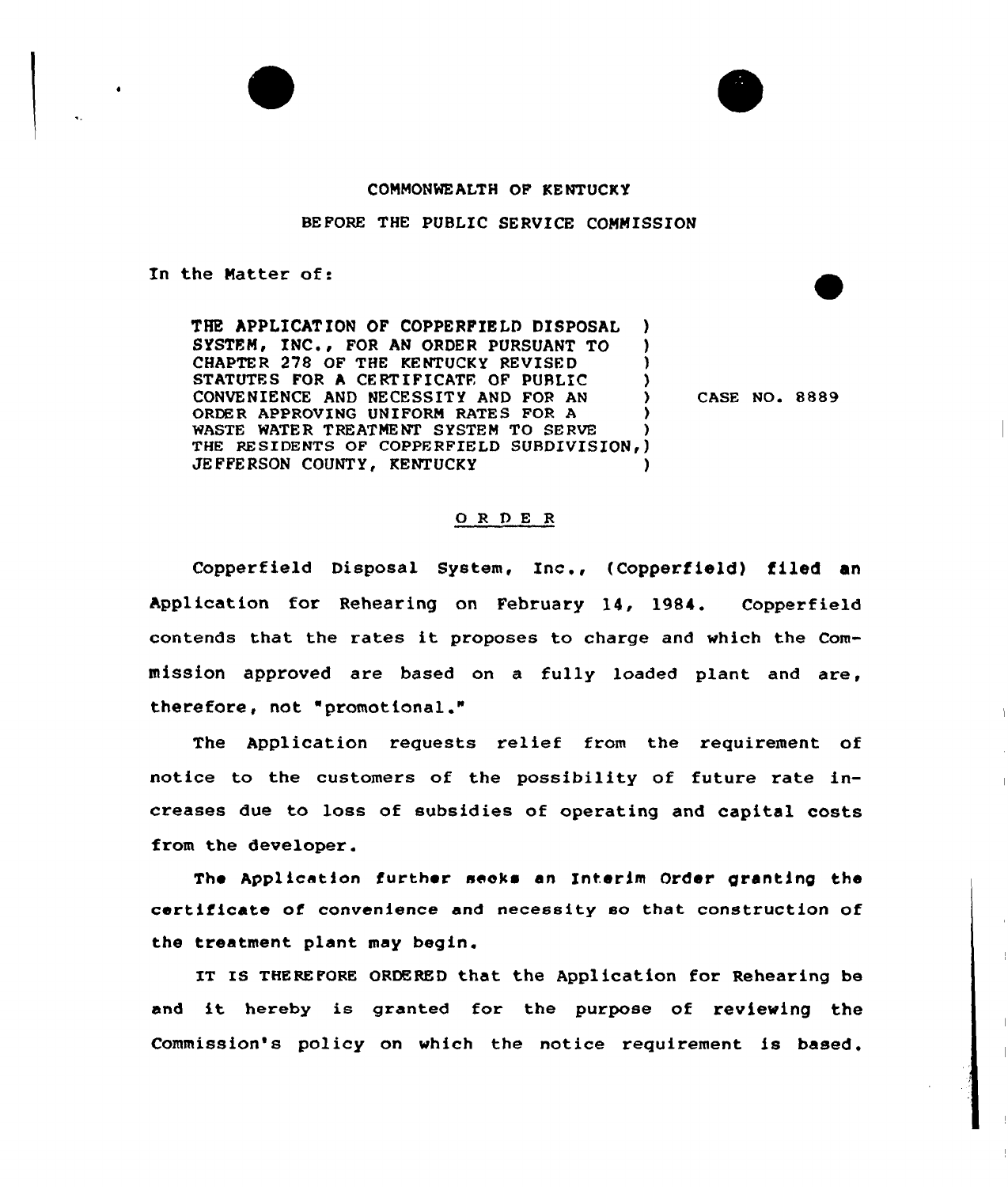Concomitantly, the Commission will review the financial status of the applicant to determine if it can be relieved of the notice provision.

Neither of these matters relates to the appropriateness or validity of the certificate of convenience and necessity which should be granted effective with the date of this Order.

IT IS FURTHER ORDERED that:

l. Each ovner of Copperfield shall individually file <sup>a</sup> financial worth statement;

2. Each owner of Copperfield shall individually file <sup>a</sup> statement and <sup>a</sup> Third Party Agreement that it will continue to subsidize the capital costs and monthly operating expenses of the treatment plant until all lots in the development are sold and a statement that all future rate adjustments vill be based on a fully loaded treatment plant;

3. The Commission will review the appropriateness of applying the notice requirement to Copperfield in light of the information to be supplied; and

4. The certificate of convenience and necessity is granted subject to all other conditions of the Commission's Order in Case No. &889 entered January 26, 1984.